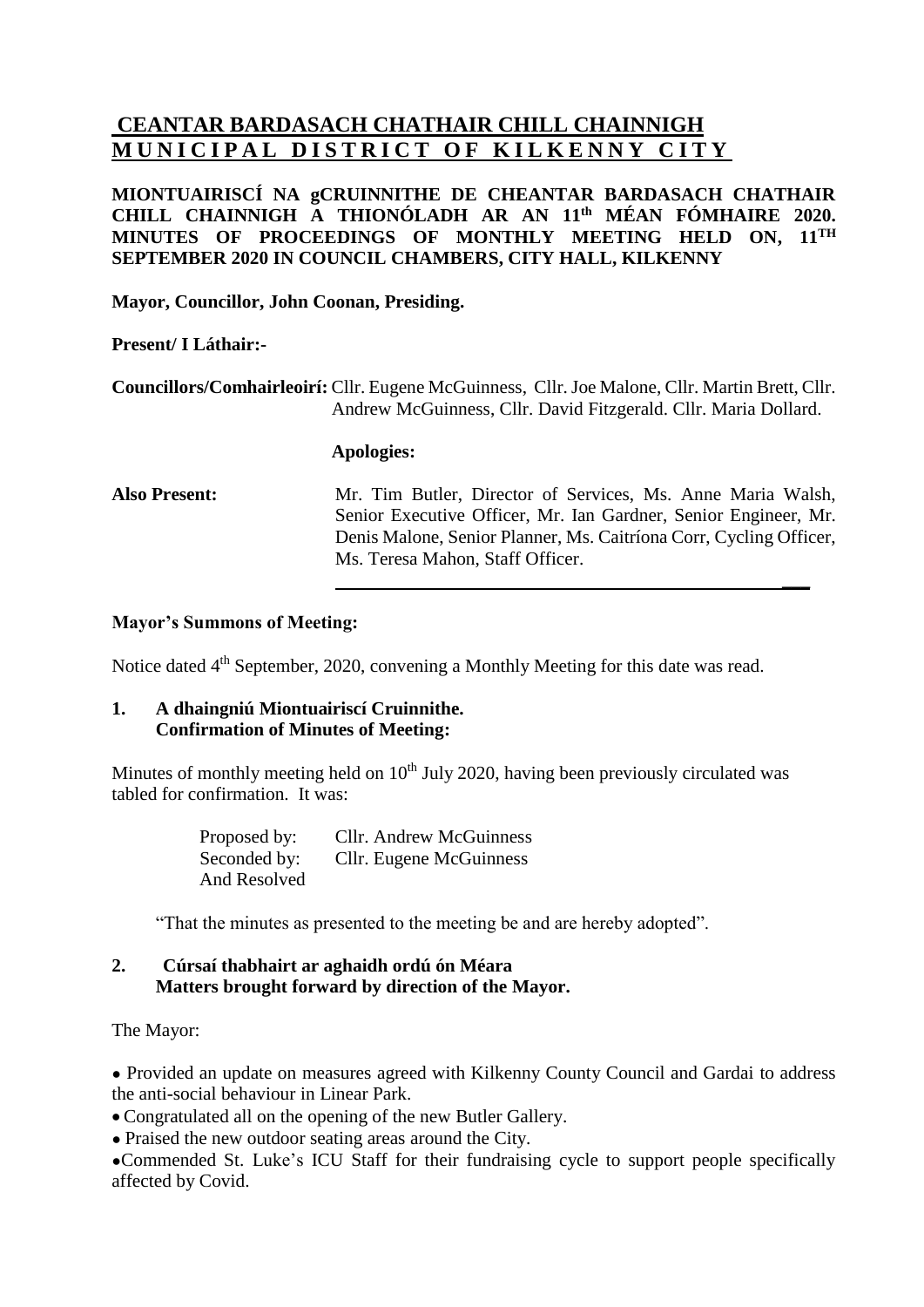- Asked that people continue to listen to the advice of Dr. Ronan Glynn.
- Expressed disappointment at the closure of KBC bank in the City.
- Wished Cartoon Saloon well at the Toronto International Film Festival.
- Shared his concerns about anti-social behaviour in Irishtown.
- Asked if the lighting on John's Bridge could be reviewed.

### **Votes of Sympathy**

The Members joined with the Mayor in offering a Vote of Sympathy to the families of the following recently deceased:

Margaret Kavanagh, Larchfield, Kilkenny. Kevin Barry, Middleknock, Kilkenny. Gerry Rooney, Noremount, Kilkenny. Tommy Cummins, O'Loughlin Road, Kilkenny. John Hume, (Politician) Nobel Peace Prize Winner.

# **3. Cur i láthair ón óifigeach Rothaíocha.**

Presentation from Cycling Officer

Ms. Caitríona Corr, Cycling Officer gave the Members a presentation on the plans underway to cultivate a cycling culture in Kilkenny. The Members thanked Ms. Corr for the presentation. The Members raised the following queries/comments in relation to cycling and sustainable transport.

- ●The need for cycling lanes as standard on all roads. (should be included in Development Plan).
- ●The need for more vehicle charging points and not in paid car parks (fast charge).
- ●Continuous problem of people parking on cycling lane and poor driver behaviour.
- ●Problematic areas for cyclists e.g. Lacken Walk.
- ●Need for improved infrastructure including bike stands.
- ●Constraints of narrow streets within City.
- ●Possibility of long-term carpark outside of city with a bike sharing scheme.
- ●Safety measures for cyclists and disability/access issues.
- ●Bike to work scheme and the possibility of its expansion.

●Motorists behaviour around schools and the encouraging of schools to get pupils to cycle to school as pioneered in the Gaelscoil.

Ms, Corr responded to Members. She advised that decisions will have to be made on the loss of on street parking, less drop off at school at gates, changing of habits and more segregation/ traffic calming measures. However, the benefits for health and the environment will far outweigh any inconvenience caused.

### **4. Cur i láthair ar Athbreithhniú ar Phlean Forbartha Cathrach agus Contae.**

Presentation on City and County Development Plan Review.

Mr. Denis Malone, Senior Planner, detailed to the Members the process for the Kilkenny City and County Development Plan and its current status. The draft plan will be ready to go on public display from October subject to Members approval. Mr. Malone advised the Members that 2 workshops will be held after the next Council Plenary meeting where Councillors will have the opportunity to go through the plan line by line before it goes on public display. The Members will be given a copy of the draft plan before the workshops. The process of adopting Kilkenny's City and County Development Plans was suspended in November 2018 pending the making of the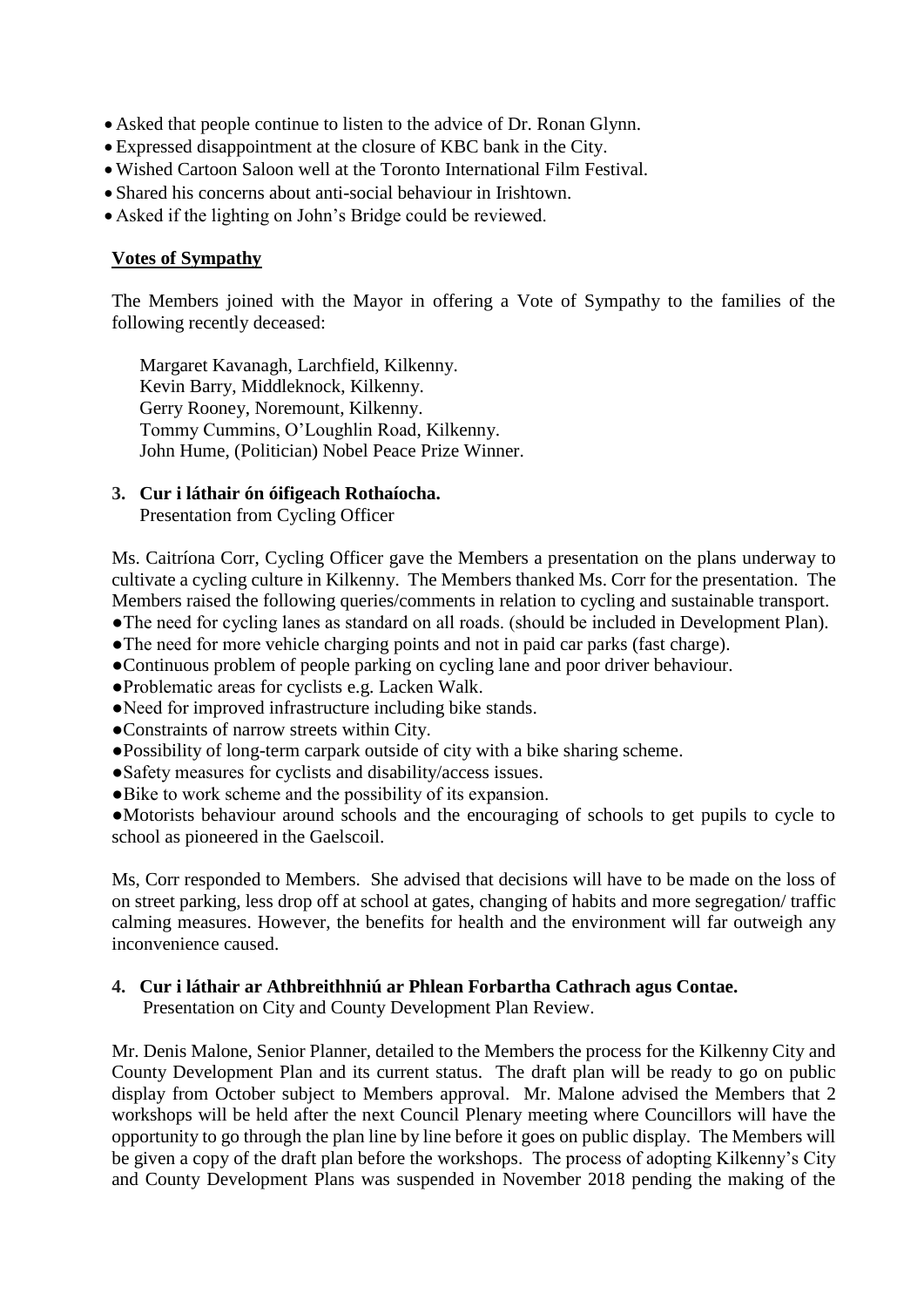Regional Spatial & Economic Strategy. Mr. Malone will provide Members with details on the legislation which can extend the timeline of a Development Plan until a new one is adopted.

#### **5. Nuashonrú ar an gcóras faid shóisialta/bealach amháin I gCathair Chill Chainnigh.** Update on social distancing/one- way system in Kilkenny City.

Mr. Ian Gardner informed Members that it had been agreed that a review of the new social distancing measures introduced in Kilkenny City in June 2020 would be take place after a sixweek period of its implementation.

He gave an overview on the temporary social distancing measures that were introduced to provide greater space for pedestrians to social distance during the pandemic and in doing so minimise negative impact on traffic flow. He detailed the timeline and particulars of measures introduced.

Mr. Tim Butler provided members with the result of 2 surveys (one from the public and one from businesses) carried out after the introduction of the one-way system. He also referred to a survey carried out previously by the Chamber of Commerce. The public response was very positive towards the scheme with the majority wanting the measures to be retained for the period of the pandemic. The response from businesses was less favourable with a low participation rate.

Mr. Butler acknowledged that is was unfair for the Members to have to decide on the one-way system without studying the results of the surveys and it was agreed that the review would take place at the October Municipal District meeting.

It was: Proposed by: Cllr. David Fitzgerald Seconded by: Cllr. Eugene McGuinness And agreed by all

"that the next Monthly Meeting will be held on the 16th October and will include further discussion on the one-way system".

It was Proposed by: Cllr. John Coonan Seconded by: Cllr. Martin Brett And agreed by all

"the next item on the agenda Update on Roads Project would be the final item to be dealt with at this meeting".

# **6. Nuashonrú ar thionscadail bóithre.**

Update on Road Projects

Mr. Ian Gardner provided a report for Members detailing road work updates for September. The report included information on pavement works, improvement works, footpath works, draining works and maintenance works including vegetation maintenance. He also provided the Members with details on Evan's Home, provision of outdoor seating, Saturday/Sunday Market's on the Parade and Mayor's walk, new handheld units for the traffics wardens and details on additional funding for active travel measures in the City. Members thanked Mr. Gardner for the detailed report. The Members raised the following queries/comments in relation to roads: